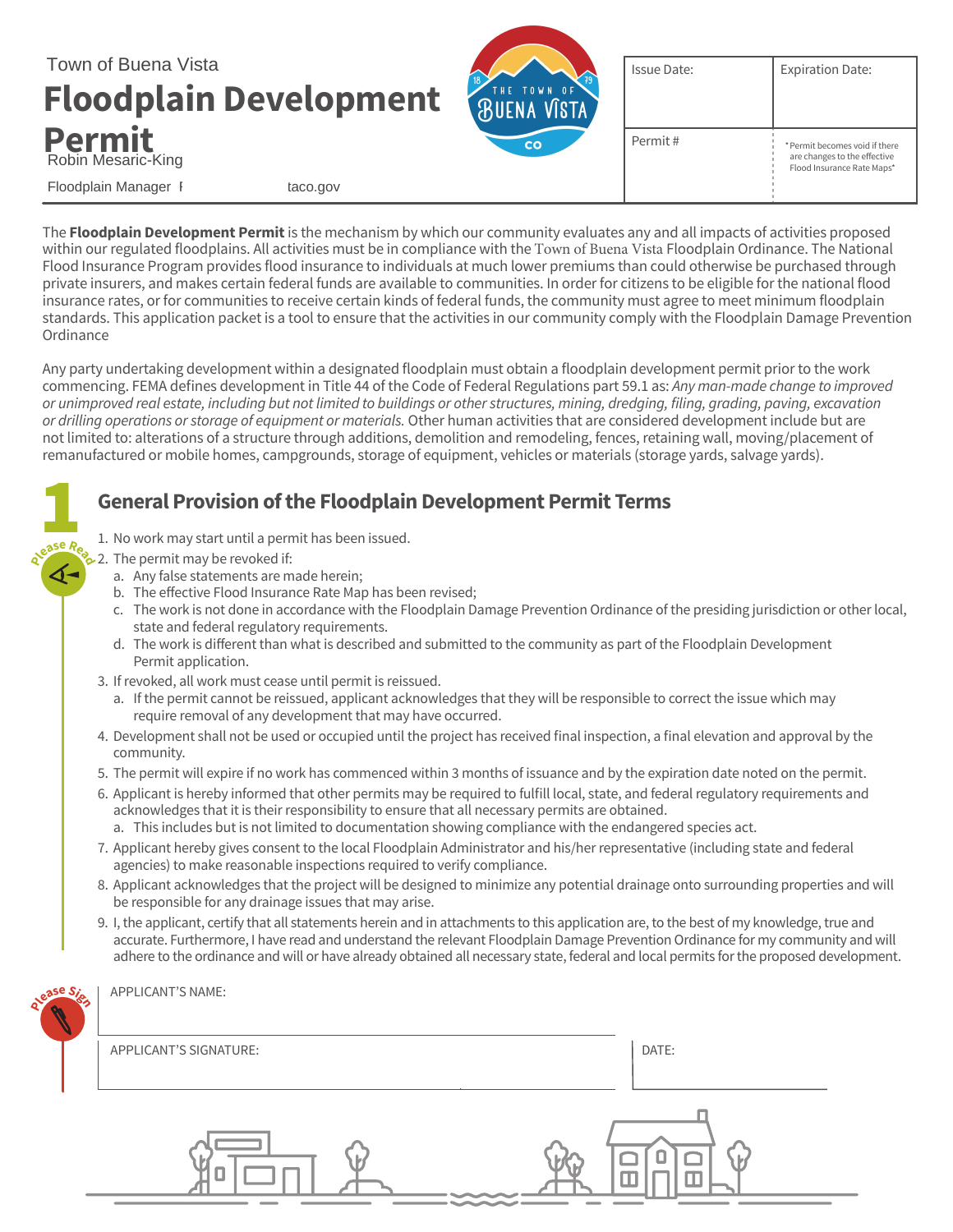# **Floodplain Development Permit** Town of Buena Vista



Issue Date:

Permit #

\*Permit becomes void if there are changes to the effective Flood Insurance Rate Maps\*

Floodplain Manager RKing@buenavistaco.gov

Robin Mesaric-King

|                         |                                                                                                                                                       | <b>Owner Information</b> |                               |                                                                                                                                                                                                                                                                                                                                                                                                                                           |                                                                                                                                         |  |                                        | <b>Contractor/Developer Information</b>                                                                                        |
|-------------------------|-------------------------------------------------------------------------------------------------------------------------------------------------------|--------------------------|-------------------------------|-------------------------------------------------------------------------------------------------------------------------------------------------------------------------------------------------------------------------------------------------------------------------------------------------------------------------------------------------------------------------------------------------------------------------------------------|-----------------------------------------------------------------------------------------------------------------------------------------|--|----------------------------------------|--------------------------------------------------------------------------------------------------------------------------------|
| se Fill<br>ומ           | OWNER:                                                                                                                                                |                          |                               | CONTRACTOR/DEVELOPER:                                                                                                                                                                                                                                                                                                                                                                                                                     |                                                                                                                                         |  |                                        |                                                                                                                                |
|                         | ADDRESS:                                                                                                                                              |                          |                               | ADDRESS:                                                                                                                                                                                                                                                                                                                                                                                                                                  |                                                                                                                                         |  |                                        |                                                                                                                                |
|                         | CITY:                                                                                                                                                 | STATE:                   | ZIP CODE:                     |                                                                                                                                                                                                                                                                                                                                                                                                                                           | CITY:                                                                                                                                   |  | STATE:                                 | ZIP CODE:                                                                                                                      |
|                         | <b>TELEPHONE #:</b>                                                                                                                                   |                          | FAX#:                         |                                                                                                                                                                                                                                                                                                                                                                                                                                           | <b>TELEPHONE #:</b>                                                                                                                     |  | FAX#:                                  |                                                                                                                                |
|                         | <b>CONTACT NAME:</b>                                                                                                                                  |                          |                               | <b>CONTACT NAME:</b>                                                                                                                                                                                                                                                                                                                                                                                                                      |                                                                                                                                         |  |                                        |                                                                                                                                |
|                         | <b>EMERGENCY TELEPHONE #:</b>                                                                                                                         |                          | <b>EMERGENCY TELEPHONE #:</b> |                                                                                                                                                                                                                                                                                                                                                                                                                                           |                                                                                                                                         |  |                                        |                                                                                                                                |
|                         | E-MAIL:                                                                                                                                               |                          |                               |                                                                                                                                                                                                                                                                                                                                                                                                                                           | E-MAIL:                                                                                                                                 |  |                                        |                                                                                                                                |
| à<br>Aa l               | <b>LEGAL DESCRIPTION:</b><br>LATITUDE/LONGITUDE #:<br><b>DESCRIPTION OF PROJECT:</b>                                                                  |                          |                               |                                                                                                                                                                                                                                                                                                                                                                                                                                           |                                                                                                                                         |  |                                        |                                                                                                                                |
|                         | <b>ESTIMATED COST OF PROJECT:</b>                                                                                                                     |                          |                               |                                                                                                                                                                                                                                                                                                                                                                                                                                           |                                                                                                                                         |  |                                        |                                                                                                                                |
|                         | If work is on, within or connected to an existing structure:<br>VALUATION OF EXISTING STRUCTURE:<br><b>SOURCE OF VALUATION:</b>                       |                          |                               |                                                                                                                                                                                                                                                                                                                                                                                                                                           |                                                                                                                                         |  | WHEN THE EXISTING STRUCTURE WAS BUILT: |                                                                                                                                |
|                         |                                                                                                                                                       |                          |                               | * If the value of an addition, remodel or alteration to a structure equals or exceeds 50% of the value of the structure before the addition, remodel or<br>alteration, the entire structure must be treated as a substantially improved structure and is required to comply with the relevant Floodplain<br>Ordinance. A relocated structure, including mobile homes, manufacture homes or cabins, must be treated as a new construction. |                                                                                                                                         |  |                                        |                                                                                                                                |
| a <sup>ease Che</sup> c | <b>CHANNEL IMPROVEMENTS</b><br>$\Box$ Bank Stabilization<br>□ Grade Control<br>$\Box$ Drop Structure<br>$\Box$ Outfall<br>$\Box$ Fill<br>$\Box$ Other | $\Box$ Other             | $\Box$ Non-Residential        | <b>STRUCTURAL DEVELOPMENT</b><br>$\Box$ New Construction<br>$\Box$ Residential Building<br>$\Box$ Manufactured Home<br>$\Box$ Rehabilitation (< 50%)<br>$\Box$ Substantial Improvement ( $\geq$ 50%)                                                                                                                                                                                                                                      | <b>MISCELLANEOUS</b><br>$\Box$ Bridge<br>$\Box$ Culvert<br>$\Box$ Demolition<br>$\Box$ Fence<br>□ Grading / Parking Lot<br>$\Box$ Other |  | <b>TYPE</b>                            | $\Box$ Temporary<br>$\Box$ Permanent<br>$\Box$ Rehabilitation<br>$\Box$ Emergency Repair<br>$\Box$ Maintenance<br>$\Box$ Other |

#### **Flood Hazard Data (TO BE COMPLETED BY FLOODPLAIN ADMINISTRATOR)**

| <b>WATERCOURSE NAME:</b>                                                                                                                                                                                     |                                                                                                                          |                                                                                                            | EFFECTIVE FIRM PANEL NUMBER AND DATE:          |  |
|--------------------------------------------------------------------------------------------------------------------------------------------------------------------------------------------------------------|--------------------------------------------------------------------------------------------------------------------------|------------------------------------------------------------------------------------------------------------|------------------------------------------------|--|
| $\square$ No. $\square$ Yes.<br>IS THE DEVELOPMENT IN OR IMPACTS A FLOODPLAIN?                                                                                                                               |                                                                                                                          | $\Box$ No. $\Box$ Yes. If yes, a No-Rise Certification is required.<br>IS THE DEVELOPMENT IN THE FLOODWAY? |                                                |  |
|                                                                                                                                                                                                              | SPECIAL FLOOD HAZARD ZONE:                                                                                               | <b>BASE FLOOD ELEVATION:</b>                                                                               | METHOD USED TO DETERMINE BASE FLOOD ELEVATION: |  |
| ELEVATION OF LOWEST, HABITABLE FLOOR*:<br>ELEVATION OF LOWEST FLOOR, INCLUDING BASEMENT OR CRAWLSPACE*:<br>VERTICAL DATUM: MUST BE EITHER NGVD OR NAVD 88 AND THE SAME VERTICAL DATUM OF THE EFFECTIVE FIRM: |                                                                                                                          |                                                                                                            |                                                |  |
|                                                                                                                                                                                                              | ELEVATION OF FLOODPROOFING (NON-RESIDENTIAL STRUCTURES ONLY)*:<br>*SOURCE OF ELEVATION AND/OR FLOODPROOFING INFORMATION: |                                                                                                            |                                                |  |
|                                                                                                                                                                                                              | DOES THE PROJECT REQUIRE THAT A CLOMR BE PROCESSED? □ No. □ Yes.                                                         | IS A LOMR REOUIRED: □No. □Yes.                                                                             |                                                |  |